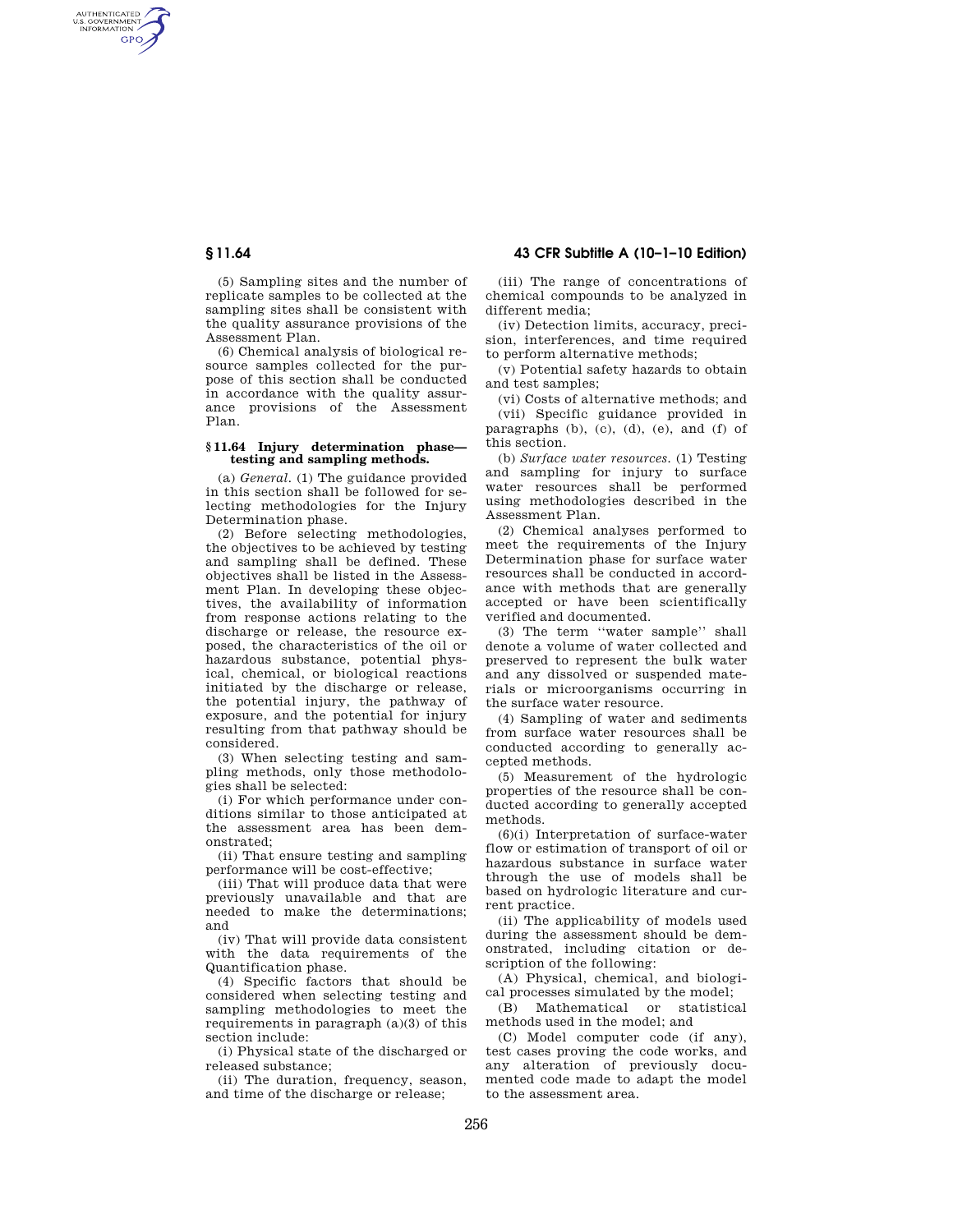# **Office of the Secretary, Interior § 11.64**

(iii) The validity of models used during the assessment should be established, including a description of the following:

(A) Hydraulic geometry, physiographic features, and flow characteristics of modeled reaches or areas;

(B) Sources of hydrological, chemical, biological, and meteorological data used in the model;

(C) Lists or maps of data used to describe initial conditions;

(D) Time increments or time periods modeled;

(E) Comparison of predicted fluxes of water and solutes with measured fluxes;

(F) Calibration-verification procedures and results; and

(G) Types and results of sensitivity analyses made.

(c) *Ground water resources.* (1) Testing and sampling for injury to ground water resources shall be performed using methodologies described in the Assessment Plan.

(2) Chemical analyses performed to meet the requirements of the Injury Determination phase for ground water resources shall be conducted in accordance with methods that are generally accepted or have been scientifically verified and documented.

(3)(i) The term ''water sample'' shall denote a volume of water collected and preserved to represent the bulk water and any dissolved or suspended materials or microorganisms occurring in the ground water resource.

(ii) The source of ground water samples may be from natural springs, in seeps, or from wells constructed according to generally accepted methods.

(4) Sampling of ground water or of geologic materials through which the ground water migrates shall be conducted according to generally accepted methods.

(5) Measurement of the geohydrologic properties of the resource shall be conducted according to generally accepted practice.

(6) Description of lithologies, minerals, cements, or other sedimentary characteristics of the ground water resource should follow generally accepted methods.

(7) Interpretation of the geohydrological

identifying geologic layers comprising aquifers and any confining units, shall be based on geohydrologic and geologic literature and generally accepted practice.

(8)(i) Interpretation of ground-water flow systems or estimation of transport of oil or hazardous substances in ground water through the use of models shall be based on geohydrologic literature and current practice.

(ii) The applicability of models used during the assessment should be demonstrated, including citation or description of the following.

(A) Physical, chemical, and biological processes simulated by the model;

(B) Mathematical or statistical methods used in the model; and

(C) Model computer code (if any), test cases proving the code works, and any alteration of previously documented code made to adapt the model to the assessment area.

(iii) The validity of models used during the assessment should be established, including a description of the following:

(A) Model boundary conditions and stresses simulated;

(B) How the model approximates the geohydrological framework of the assessment area;

(C) Grid size and geometry;

(D) Sources of geohydrological, chemical, and biological data used in the model;

(E) Lists or maps of data used to describe initial conditions;

(F) Time increments or time periods modeled;

(G) Comparison of predicted fluxes of water and solutes with measured fluxes;

(H) Calibration-verification procedures and results; and

(I) Type and results of sensitivity analyses made.

(d) *Air resources.* (1) Testing and sampling for injury to air resources shall be performed using methodologies that meet the selection and documentation requirements in this paragraph. Methods identified in this section and methods meeting the selection requirements identified in this section shall be used to detect, identify, and determine the presence and source of emissions of oil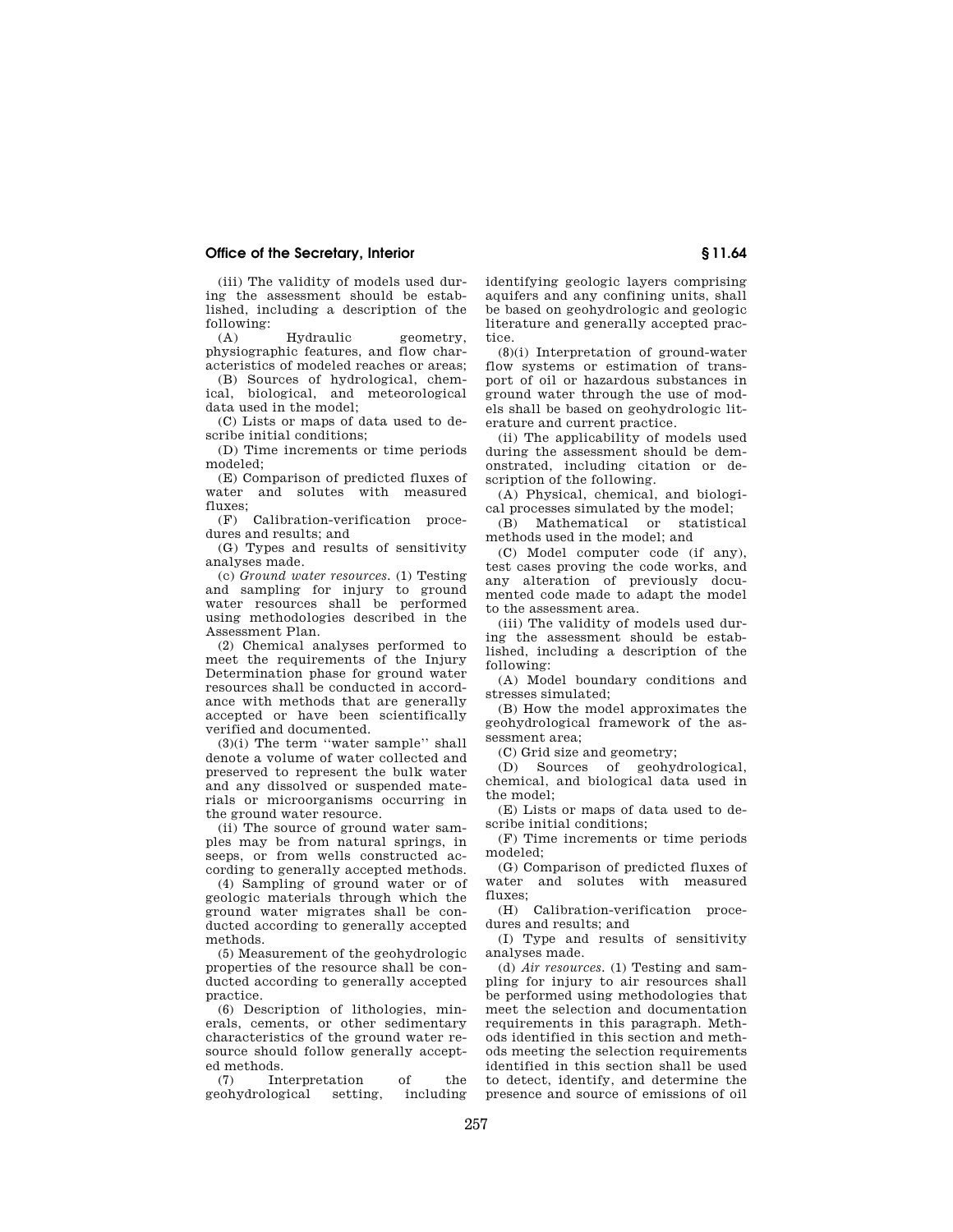or a hazardous substance, and the duration, frequency, period of exposure (day, night, seasonal, etc.), and levels of exposure.

(2) The sampling and analysis methods identified in this paragraph are the primary methods to be used for determining injury to the air resource. Air modeling methods may be used for injury determination only when air sampling and analysis methods are not available or the discharge or release occurred with no opportunity to monitor or sample the emissions.

(3)(i) Methods developed, evaluated, approved, and published by the U.S. Environmental Protection Agency may be used for sampling and analysis to determine injury to the air resource.

(ii) Methods selected for air sampling and analysis may include those methods that have been formally reviewed, evaluated, and published by the following government and professional organizations: the National Institute for Occupational Safety and Health, the American Society for Testing and Materials, and the American Public Health Association.

(iii) Methods selected for air sampling and analysis shall be methods that are documented for each of the following:

(A) The range of field conditions for which the methods are applicable;

(B) Quality assurance and quality control requirements necessary to achieve the data quality the methods are capable of producing;

(C) Operational costs of conducting the methods; and

(D) Time required to conduct the methods.

(iv) The determination of concentrations in excess of emission standards for hazardous air pollutants established under section 112 of the Clean Air Act, 42 U.S.C. 7412, shall be conducted in accordance with the primary methods or alternative methods as required in ''National Emission Standards for Hazardous Air Pollutants: Source Test and Analytical Methods,'' 40 CFR 61.14, and as may be applicable to the determination of injury to air resources.

(4) In selecting methods for testing and sampling for injury to air resources, the following performance fac-

**§ 11.64 43 CFR Subtitle A (10–1–10 Edition)** 

tors of the sampling and analysis methods and the influencing characteristics of the assessment area and the general vicinity shall be considered:

(i) Method detection limits, accuracy, precision, specificity, interferences, and analysis of time and cost;

(ii) Sampling area locations and frequency, duration of sampling, and chemical stability of emissions; and

(iii) Meteorological parameters that influence the transport of emissions and the spatial and temporal variation in concentration.

(e) *Geologic resources.* (1) Testing and sampling for injury to geologic resources shall be performed using methodologies described in this paragraph.

(2) Testing pH level in soils shall be performed using standard pH measurement techniques, taking into account the nature and type of organic and inorganic constituents that contribute to soil acidity; the soil/solution ratio; salt or electrolytic content; the carbon dioxide content; and errors associated with equipment standardization and liquid junction potentials.

(3) Salinity shall be tested by measuring the electrical conductivity of the saturation extraction of the soil.

(4) Soil microbial respiration shall be tested by measuring uptake of oxygen or release of carbon dioxide by bacterial, fungal, algal, and protozoan cells in the soil. These tests may be made in the laboratory or in situ.

(5) Microbial populations shall be tested using microscopic counting, soil fumigation, glucose response, or adenylate enegry charge.

(6) Phytotoxicity shall be tested by conducting tests of seed germination, seedling growth, root elongation, plant uptake, or soil-core microcosms.

(7) Injury to mineral resources shall be determined by describing restrictions on access, development, or use of the resource as a result of the oil or hazardous substance. Any appropriate health and safety considerations that led to the restrictions should be documented.

(f) *Biological resources.* (1) Testing and sampling for injury to biological resources shall be performed using methodologies provided for in this paragraph.